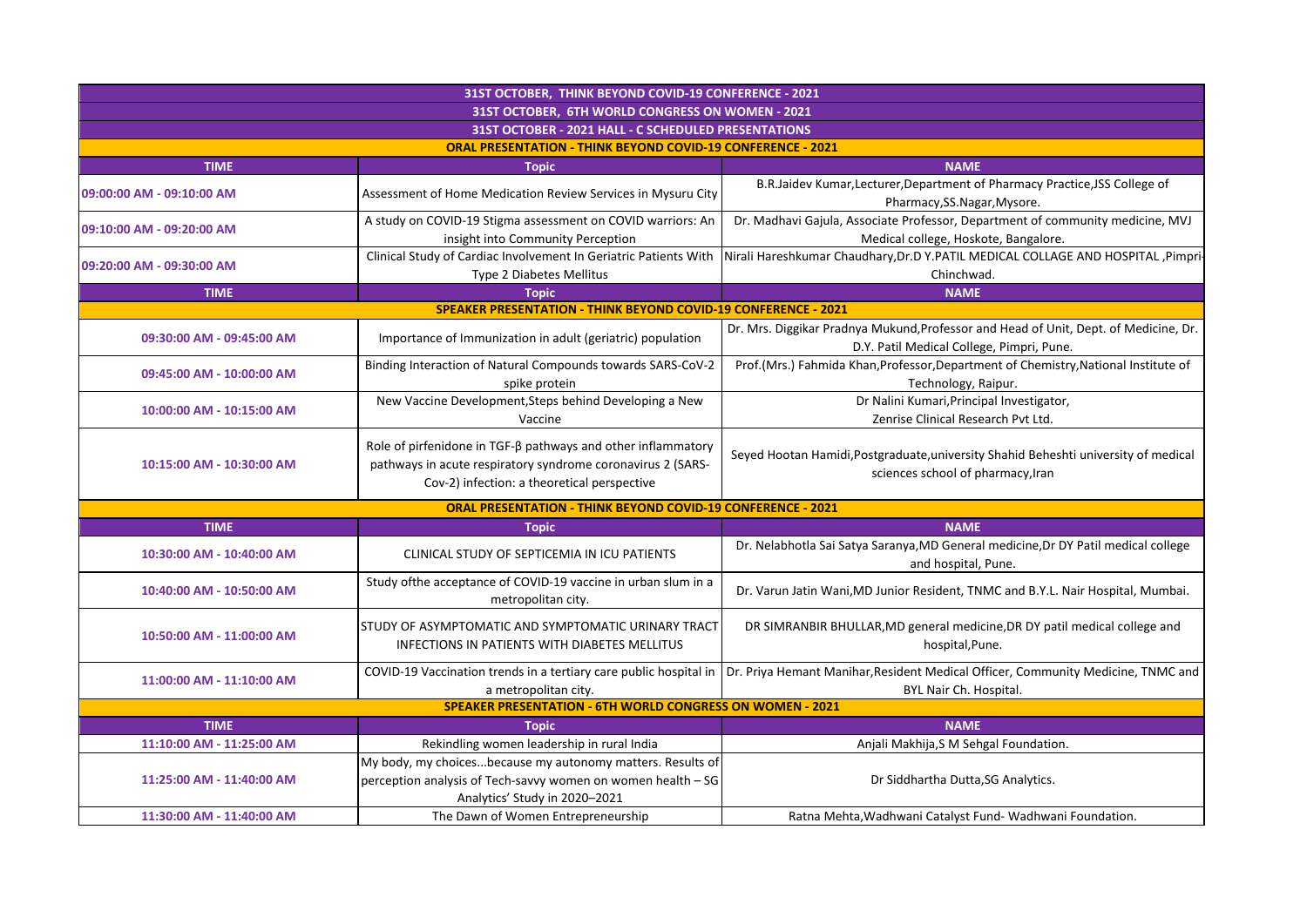| 11:55:00 AM - 12:10:00 PM                                     | Women and Sustainable Development Goals (SDGs)<br>Reconstructing the Women of Past: ExploringCultural tenets of                                                                                                      | Dr. Bharathi Assistant Professor Department of Social Work & Sociology CHRIST<br>University, Bangalore.                                                                      |  |  |
|---------------------------------------------------------------|----------------------------------------------------------------------------------------------------------------------------------------------------------------------------------------------------------------------|------------------------------------------------------------------------------------------------------------------------------------------------------------------------------|--|--|
|                                                               |                                                                                                                                                                                                                      |                                                                                                                                                                              |  |  |
| 12:10:00 PM - 12:25:00 PM                                     | Historical Materialism through Culinary Knowledge Transfer in<br>Foodoirs                                                                                                                                            | Dr. Brindha Sachdanandam, University of Madras.                                                                                                                              |  |  |
| 12:25:00 PM - 12:40:00 PM                                     | Women and Mental Health                                                                                                                                                                                              | Dr Kavita Mandrelle Bhatti, Christian Medical College and Hospital Ludhiana.                                                                                                 |  |  |
| 12:40:00 PM - 12:55:00 PM                                     | Physical and Mental Health of Rag Picker Women of Lucknow                                                                                                                                                            | Dr. Arti Kumari, Post-doctoral fellow, Associate Professor Dr. Varun Gulati, Dr.<br>Ambedkar International centre, Ministry of Social Justice and Empowerment, New<br>Delhi. |  |  |
| 12:55:00 PM - 01:10:00 PM                                     | Women Financial Independence and its effect on our Nation                                                                                                                                                            | Iti Rawat, Founder WEFT Foundation, Creator of Red Dot Initiative.                                                                                                           |  |  |
| 01:10:00 PM - 01:30:00 PM                                     | <b>LUNCH BREAK</b>                                                                                                                                                                                                   |                                                                                                                                                                              |  |  |
| 01:30:00 PM - 01:45:00 PM                                     | The Genomic Brain& Consciousness atConception & through the<br>Development of the Human Person                                                                                                                       | Dr Geraldine Sanjay, BSc, MBBS, DFM, MD, Abba-Yeshu-Pavithra / Center For Holistic<br>Healing.                                                                               |  |  |
| <b>ORAL PRESENTATION - 6TH WORLD CONGRESS ON WOMEN - 2021</b> |                                                                                                                                                                                                                      |                                                                                                                                                                              |  |  |
| <b>TIME</b>                                                   | <b>Topic</b>                                                                                                                                                                                                         | <b>NAME</b>                                                                                                                                                                  |  |  |
| 01:45:00 PM - 01:55:00 PM                                     | A Sociological Study on the Socio-Economic Conditions and<br>Challenges of Female Police Constables in Karnataka State                                                                                               | Dr. Kavya C N, Government First Grade College, Kaladagi, Bagalkot, Karnataka.                                                                                                |  |  |
| 01:55:00 PM - 02:05:00 PM                                     | Addressing Work life balance of women during covid times                                                                                                                                                             | Dr. Sunitha V Ganiger, DOSR in Sociology, Tumkur University.                                                                                                                 |  |  |
| 02:05:00 PM - 02:15:00 PM                                     | Women Professionals - Navigating Choices for Success                                                                                                                                                                 | Aparna Devagiri, TOMOE Consulting.                                                                                                                                           |  |  |
| 02:15:00 PM - 02:25:00 PM                                     | The Liberation War of 1971: Alternative Narratives of Women<br>and Gender Justice in Bangladesh                                                                                                                      | Steffi S. Deb, Jawaharlal Nehru University, New Delhi- India.                                                                                                                |  |  |
| 02:25:00 PM - 02:35:00 PM                                     | Through the Gender Prism: Examining Family and Marriage<br>Dynamics for I.T. Professionals in India                                                                                                                  | Sakshi Shukla, Indian Institute of Technology Jodhpur.                                                                                                                       |  |  |
| 02:35:00 PM - 02:45:00 PM                                     | Exploring the life history of a socio-political leader in Punjab                                                                                                                                                     | Aastha Dang, Ambedkar University Delhi.                                                                                                                                      |  |  |
| 02:45:00 PM - 02:55:00 PM                                     | Participation of women in Natural Resource Management for<br>sustainable livelihood in Odisha                                                                                                                        | Dr. Arpita Kumari Mishra, Research Assistant in ICCSR Project, Gender Studies<br>Department, Ramadevi Womens University.                                                     |  |  |
| 02:55:00 PM - 03:05:00 PM                                     | Re-forming 'Woman' in Odia Cinema: the 1960s                                                                                                                                                                         | Dr. Adyasha Dash, Ph.D, Gender Studies, SCSTRTI.                                                                                                                             |  |  |
| 03:05:00 PM - 03:15:00 PM                                     | DIGITALIZATION AND WOMEN ENTREPRENEURSHIP IN POST-<br>PANDEMIC INDIA                                                                                                                                                 | Dr. Bhawna Basar, Guru Kashi University, Talwandi Sabo (Bathinda) - Punjab.                                                                                                  |  |  |
| 03:15:00 PM - 03:25:00 PM                                     | Female older adults with cardiovascular disease outweighmale<br>older adults in receiving Potentially Inappropriate Medication<br><b>ORAL PRESENTATION - 6TH WORLD CONGRESS ON GERIATRICS AND GERONTOLOGY - 2021</b> | Aditi Rathore, Chitkara university.                                                                                                                                          |  |  |